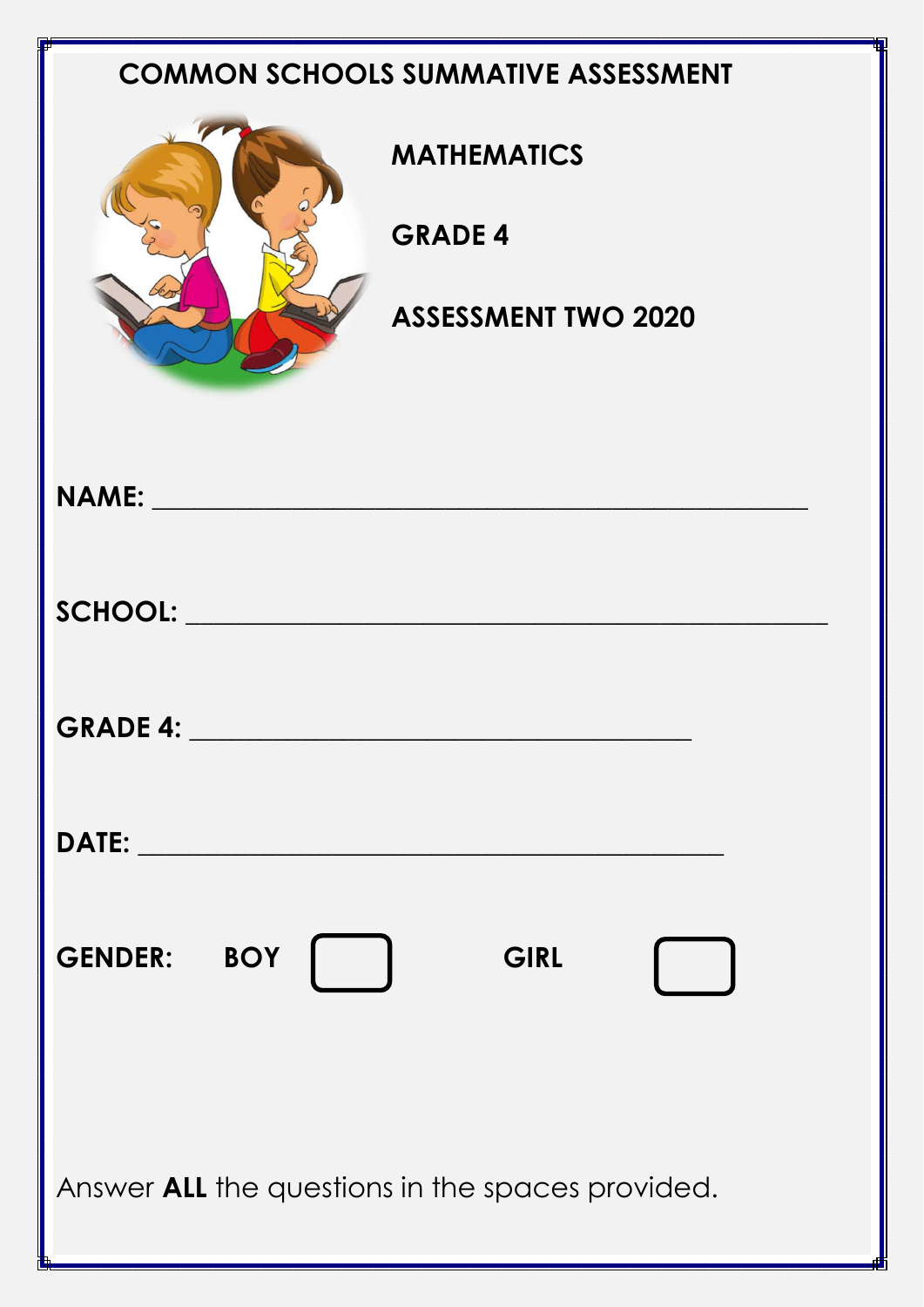| Show your working.                                                                                                               |                                 |
|----------------------------------------------------------------------------------------------------------------------------------|---------------------------------|
| 1. Use the place value apparatus to show the place value of<br>digit 4 in the number 34876.                                      | $\left(\frac{\ }{\ }$ /3 marks) |
| <b>2.</b> Work out the total value of digit 9 in the number 92745.                                                               | $\angle$ /2marks)               |
| <b>3.</b> Arrange the numbers below from the largest to the smallest.<br>498, 379, 522, 397, 489                                 | _/2marks)                       |
| <b>4.</b> Work out and write all the factors of 16.                                                                              | 2marks)                         |
| <b>5.</b> Makiti was told by his maths teacher to find the sum of all odd<br>numbers between 10 and 19. What answer did he give? | $(\_\_\$ 3marks)                |
| 6. Write 'true' or 'false'.<br>a. $12 \times 5 = 3 \times 20$ __________________.<br>$b.9 \times 8 = 12 \times 7$                | $\left(\frac{1}{2}$ marks)      |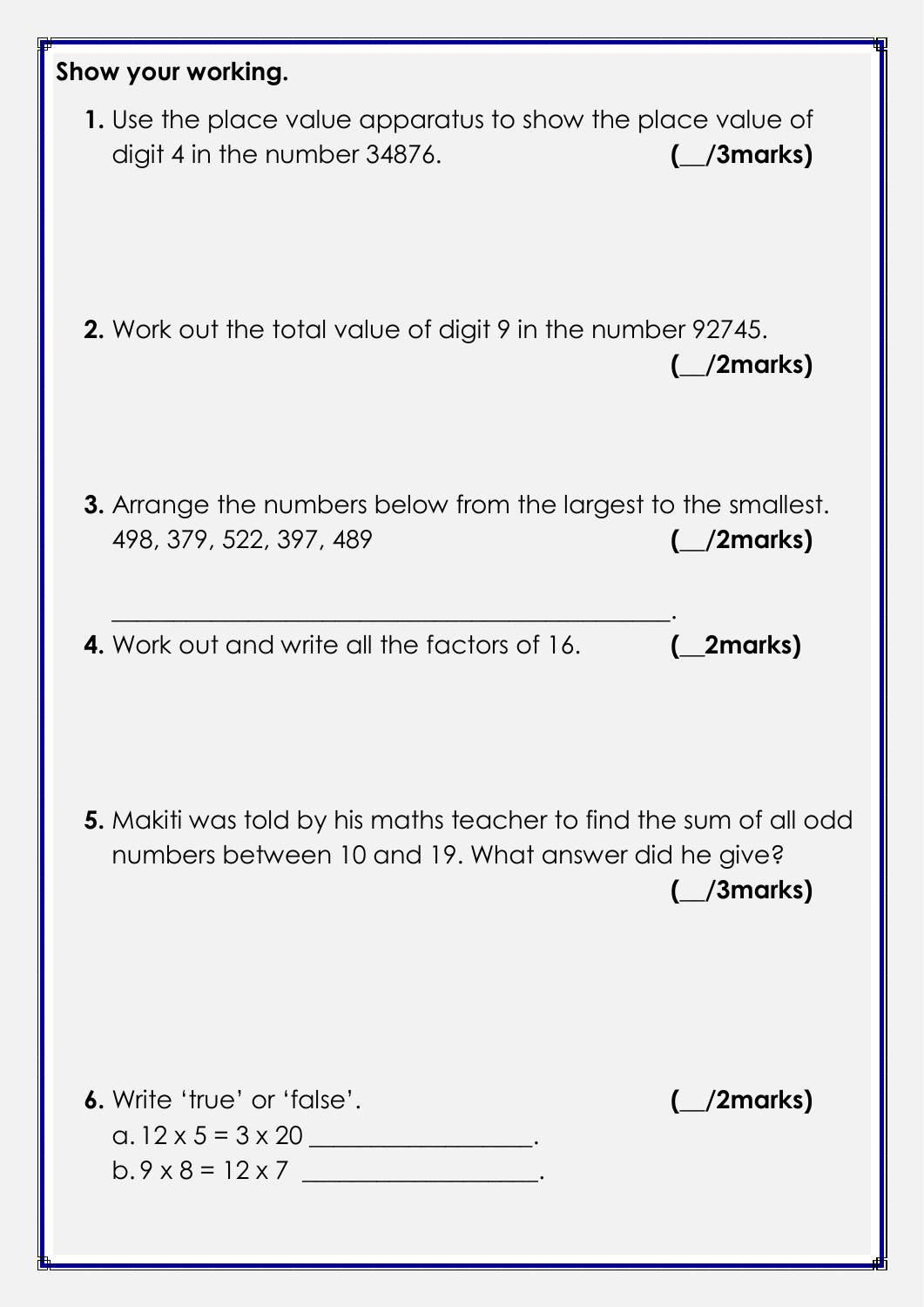**7.** Susan bought ix apples and gave Mwangi v of them. How many apples in roman numerals did she remain with? **(\_\_/2marks)**

**8.** Round off 399 to the nearest tens. **(\_\_/2marks)**

**9.** During music festivals our school had 486 participants. Our host school had 244 participants. How many participants were in the festivals altogether? **(\_\_/2marks)**

**10.** A shopkeeper bought 642 eggs. 356 of the eggs were rotten. How many eggs were good? Round off your answer to the nearest 10. **(\_\_/3marks)**

**11.** What is the next number in the pattern below?**(\_\_/2marks)** 6110, 6230, 6350, \_\_\_\_\_\_\_\_\_\_\_\_\_\_\_\_\_\_\_\_.